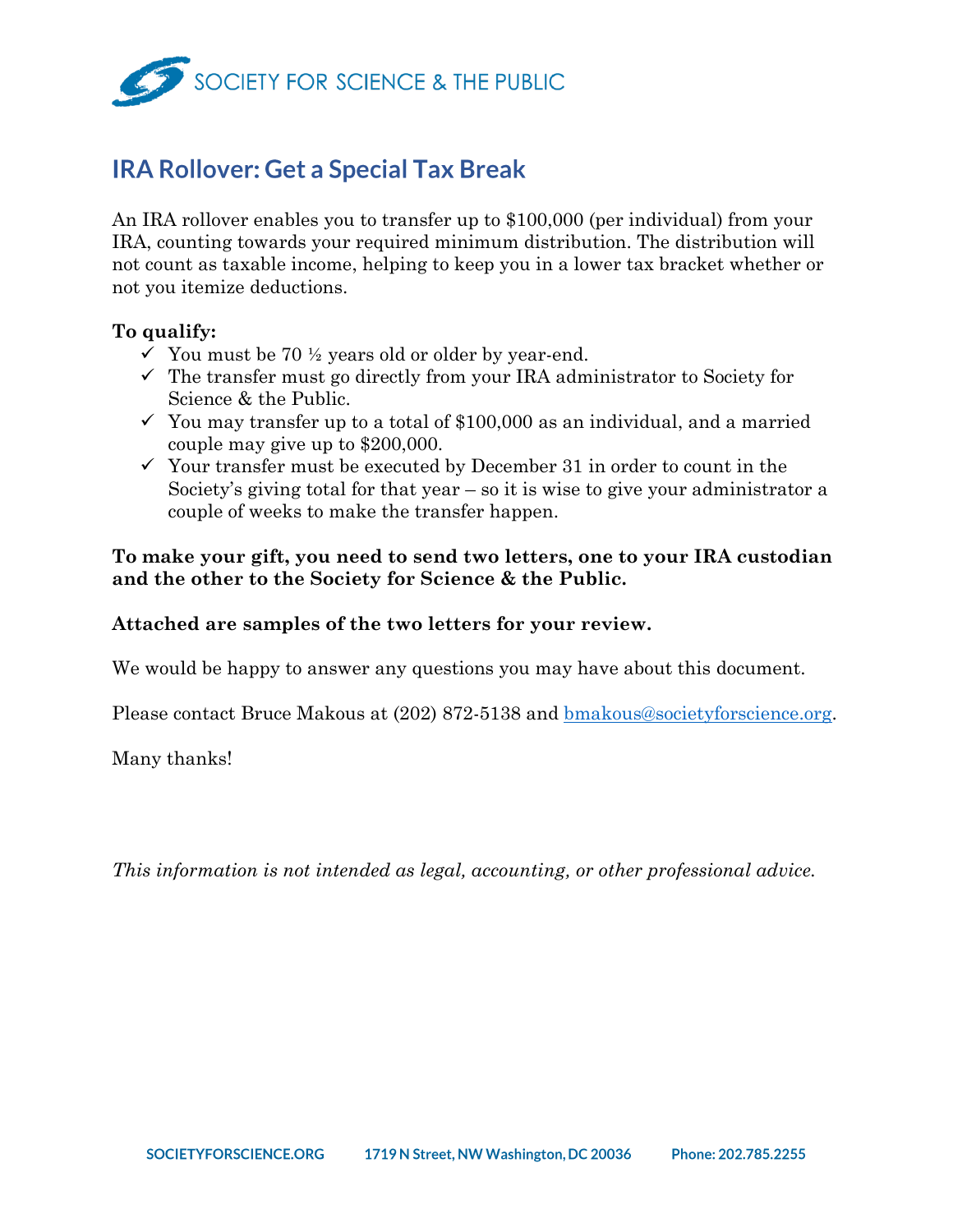

## 1. Sample Letter to Your IRA Custodian.

Sample letter to IRA Custodian: =========================

Subject Line: Request for Charitable Distribution from Individual Retirement Account

Dear [ Your IRA Custodian's Name ]:

Please accept this letter as my request to make a direct charitable distribution in the amount of \$ *[amount]* from my Individual Retirement Account # *[account number* as provided by the Internal Revenue Code, Section 208, regarding qualified gifts from Individual Retirement Accounts (IRA).

The distribution should be made payable to:

Society for Science & the Public 1719 N Street NW Washington, DC 20036

Federal Tax ID: 53-0196483

For more information about Society for Science & the Public, please contact Bruce Makous at (202) 872-5138 and <u>bmakous@societyforscience.org</u>.

In your transmittal to Society for Science & the Public, please mention my name and address as the donor of record in connection with this transfer. Please copy me on your transmittal. If you have any questions or need to contact me, I can be reached at [ your telephone #].

Sincerely,

[Your signature]

[Your Name] =================================